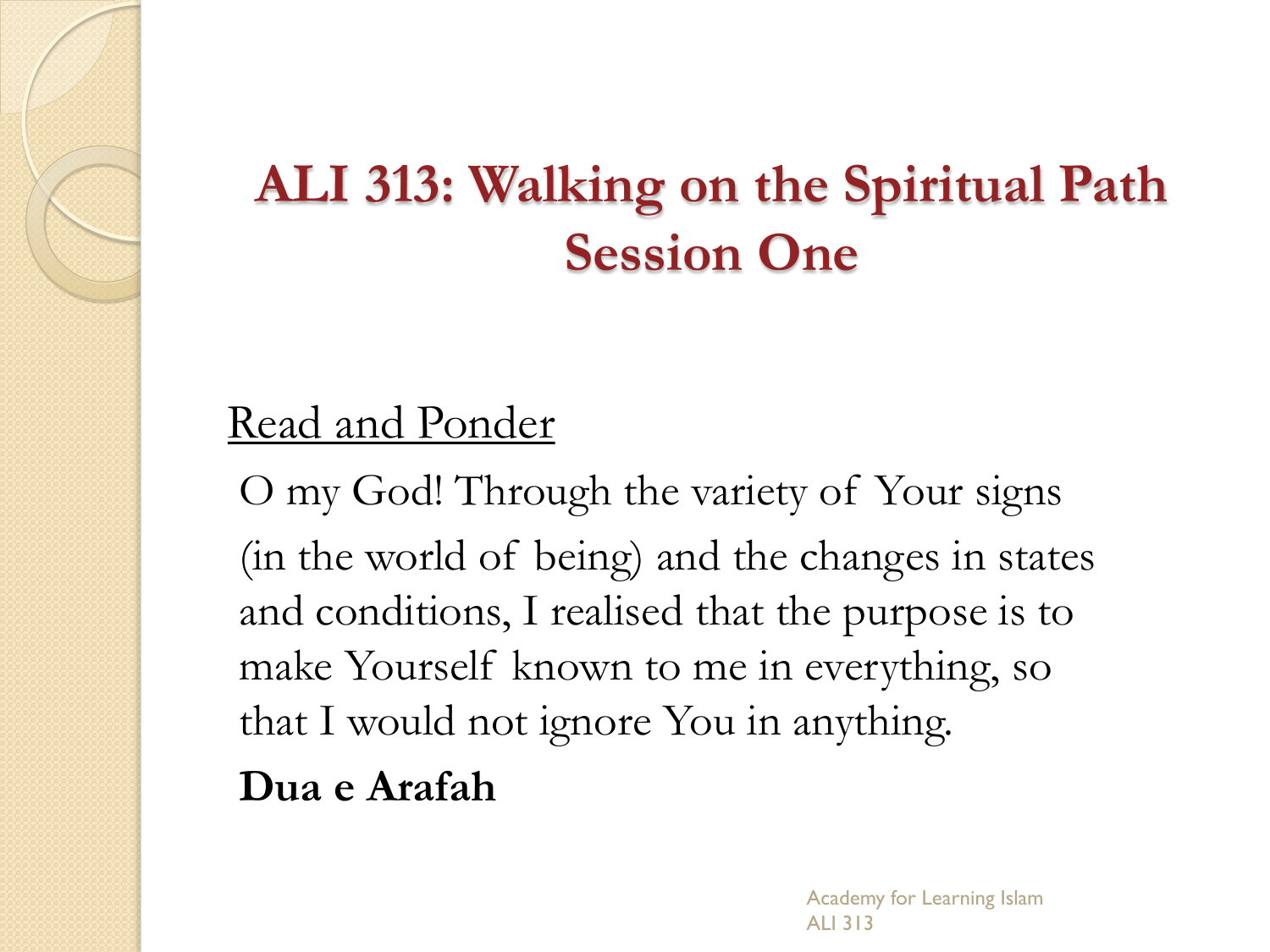

## **Agenda**

- Understanding Spirituality
- 4 Principles of Spirituality
- Outcomes of the Spiritual Journey
- Some reminders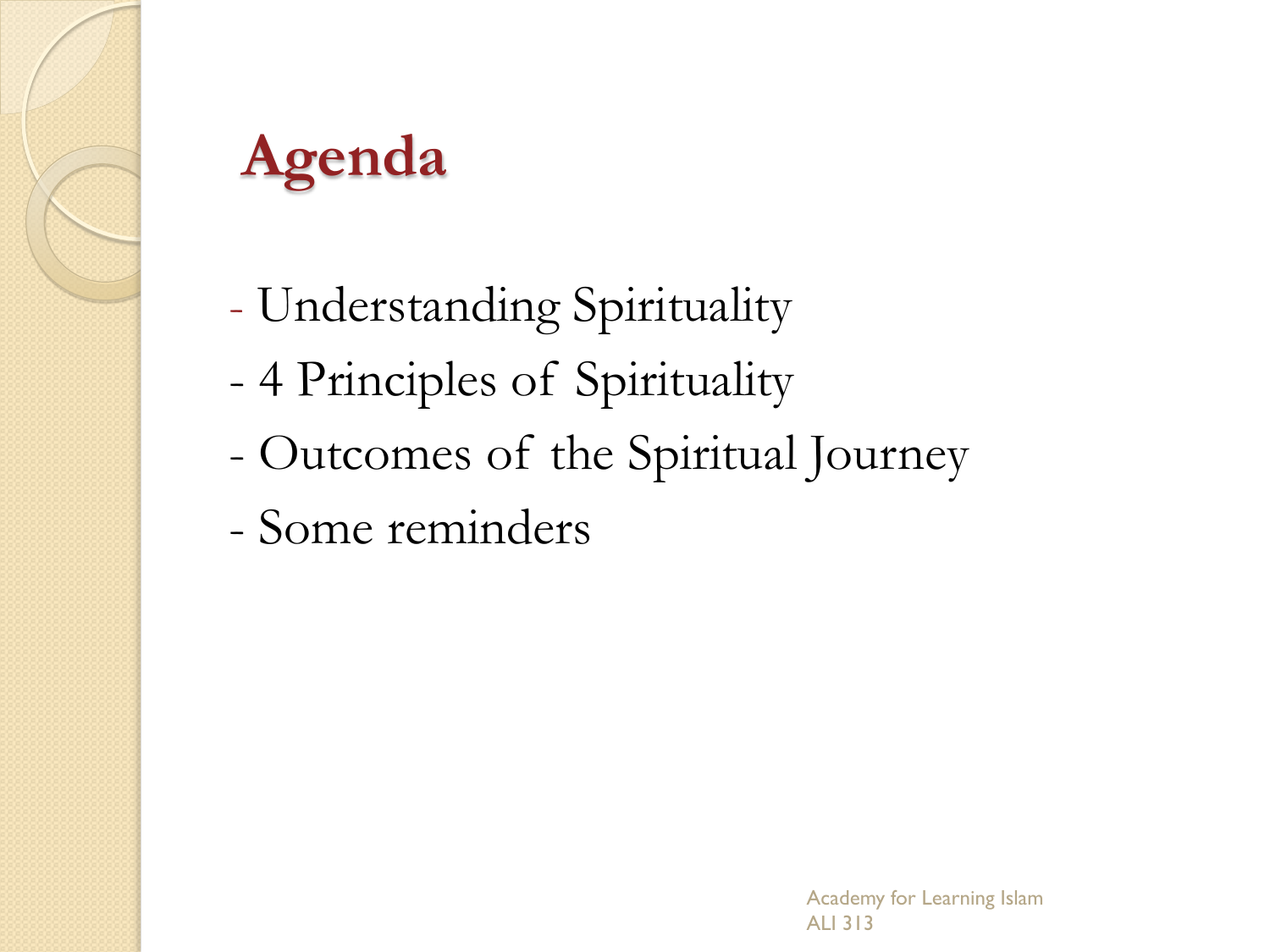## **Spirituality - Man's Perfection**

Man's final perfection is a stage in his life called 'living close to God' . . .

The general way to this type of perfection is that worship and piety should dominate all aspects of one's individual and social life.

Infinite perfection is attainable when linked to the origin of absolute perfection – God.

**Quotes from 'Theological Instructions Ayatullah Misbah Yazdi**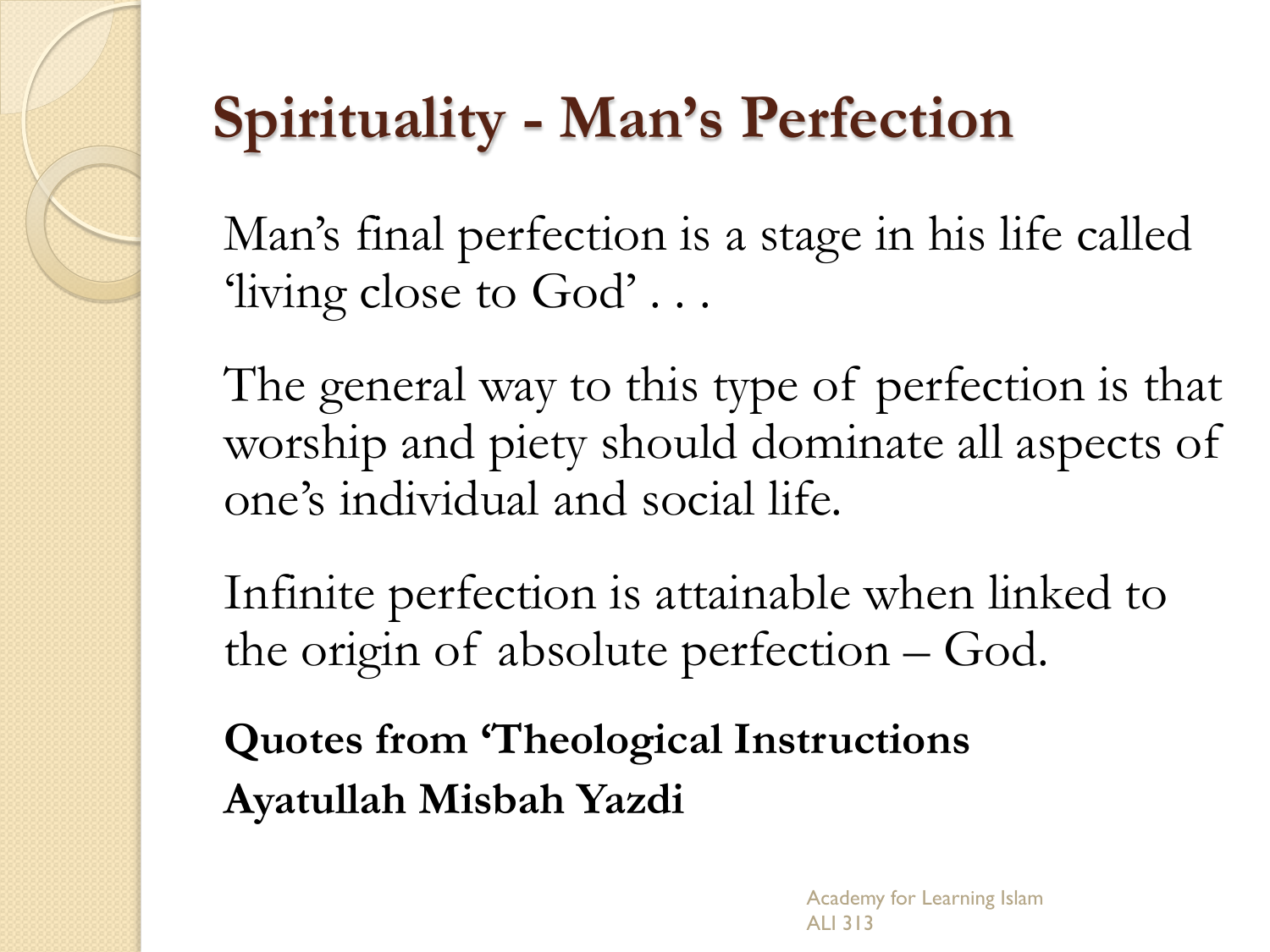#### **4 Principles of Everyday Spirituality**

■ Connect to God

Work on yourself

**Maintain relationships** 

**Think of the Hereafter**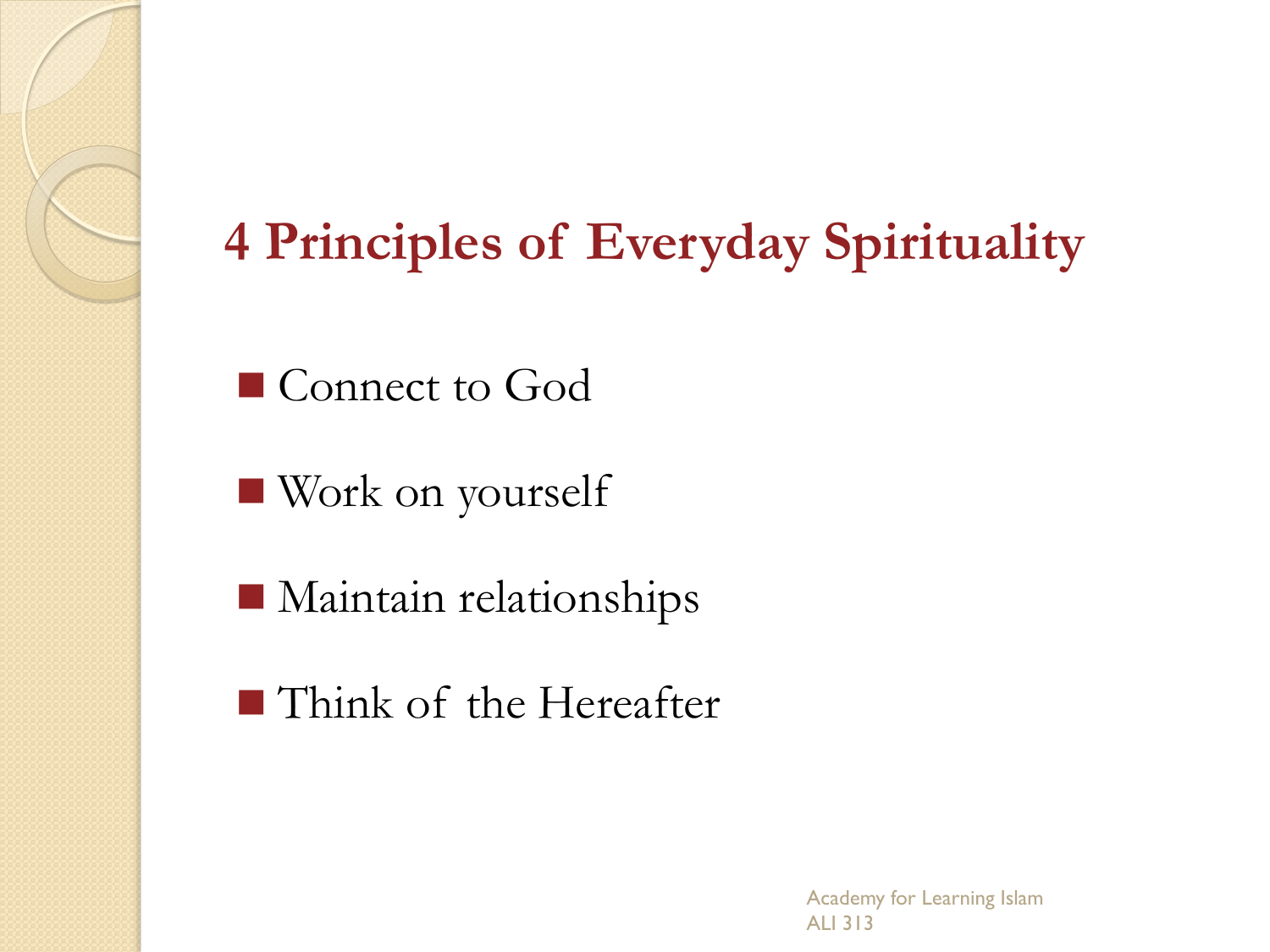

# **1) Connect to God**

### a) Through Dhikr

Dhikr of Allah connects a person to Allah.

Allah says in Hadith al Qudsi:



*I am the companion of one who remembers Me*

We seek company of those who mean much to us. Being in the company of the Holy Prophet (s) or the Imams is a dream for us. But they are the servants of the Almighty. Imagine being in the company of the Almighty Himself!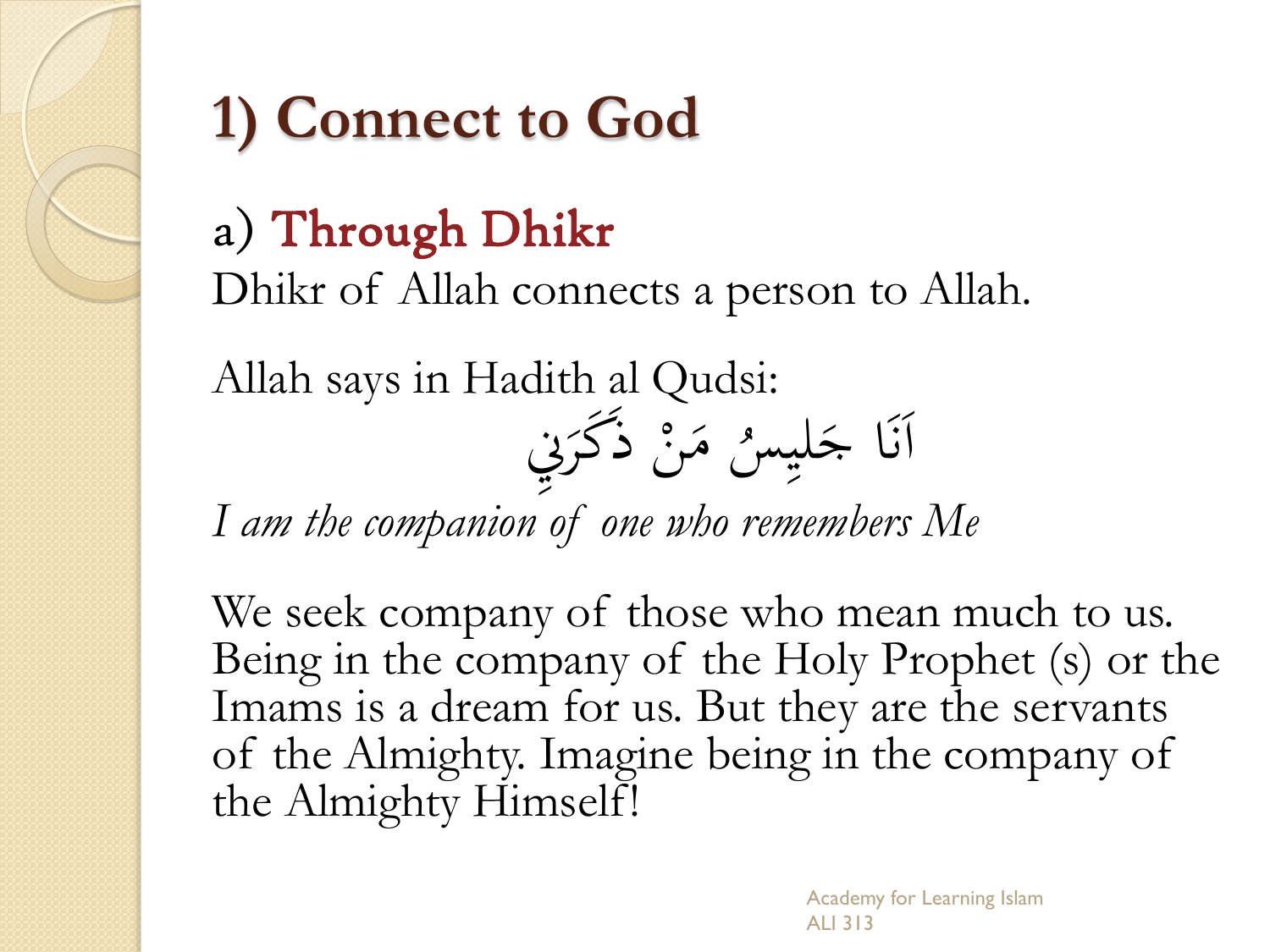

### **Understanding Dhikr**

 Many people understand Dhikr as verbal. But it actually has more to do with the heart.

 Dhikr is to remember Allah and be connected to Him. It is not restricted and has no limits.

◆ Dhikr is to remember His qualities and His actions.

 Dhikr depends on the knowledge and *Ma'refat* of the person. When a person remembers someone he thinks of what he knows about him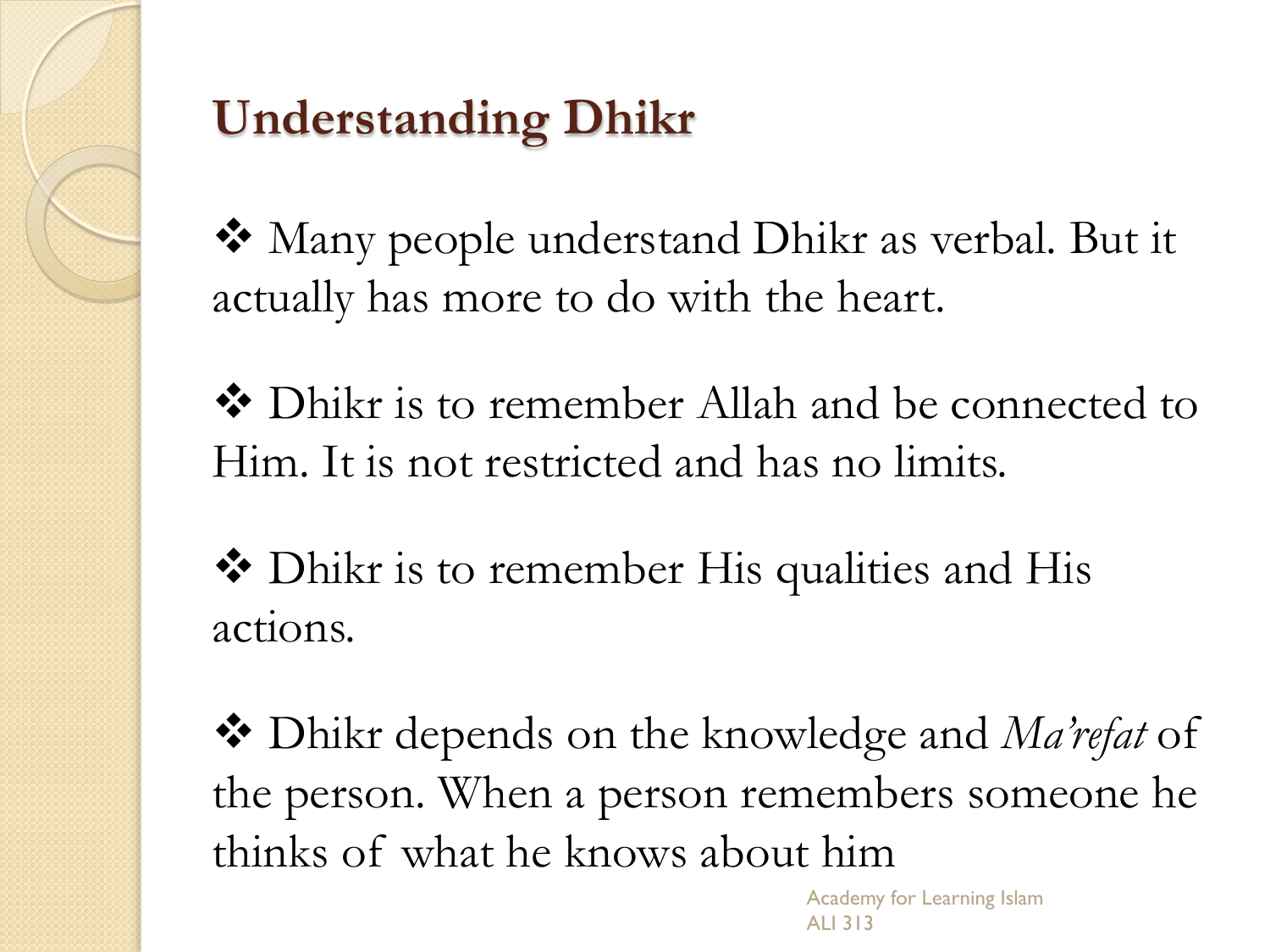### **b) Through everyday actions**

Each physical action of the human should be accompanied by a spiritual reminder.

- **eating/drinking**: gratitude, ask for blessings and protection.
- **sleeping**: ask for blessings and protection.
- **looking into the mirror**; ask for good nature
- **combing hair;** removal of worries
- **bathing**; purification from sin
- **putting on clothes**; gratitude, blessings, piety
- **putting on perfume**; scent of good character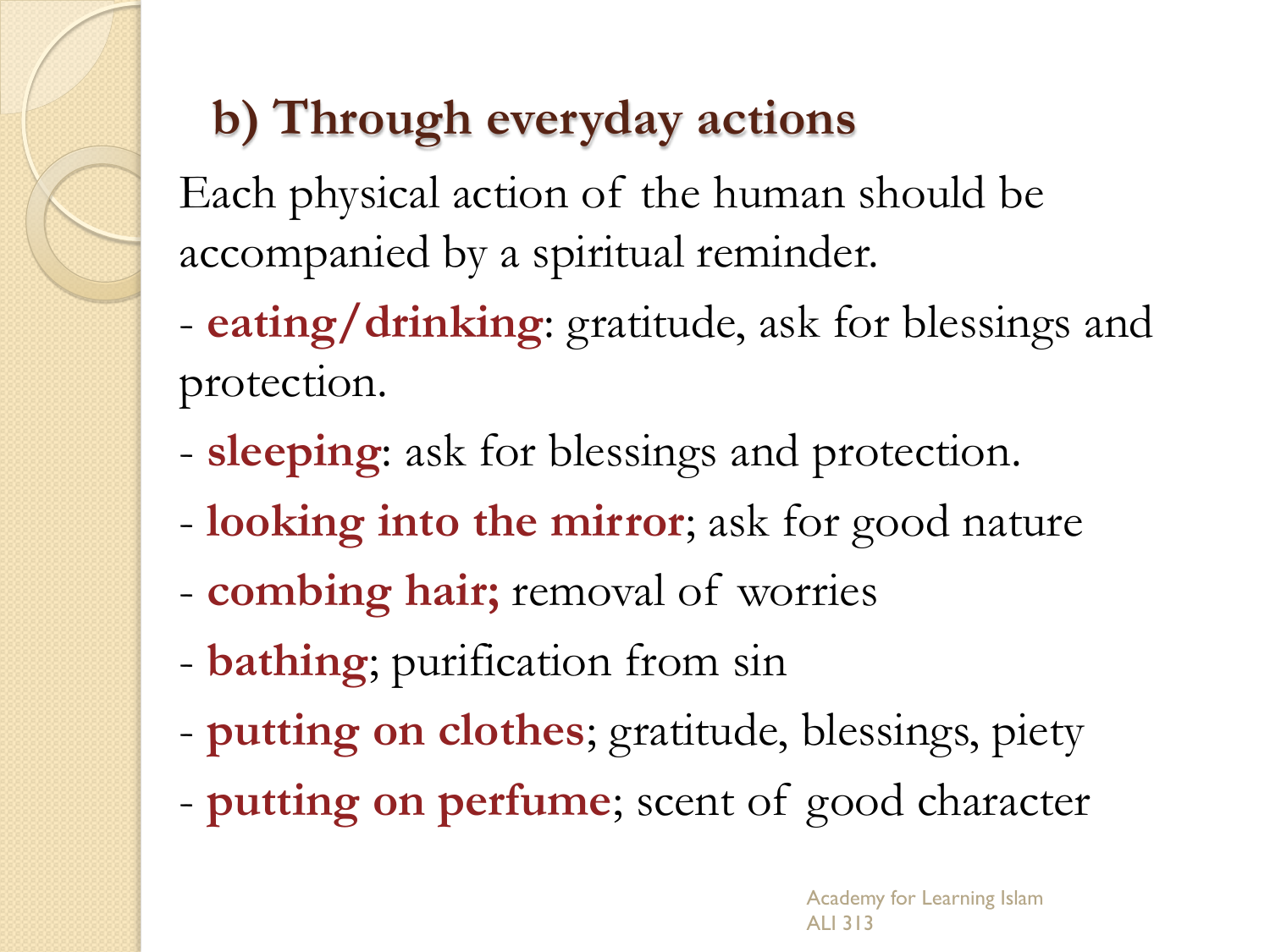### **2) Work on Yourself**

 كم س ف ن أ كم ي ل وا ع ن آم ين ذ َّ ا ال ه ُّ ي ا أ ۖ ي م ت ي د ت ا اه ذ ض َّل إ ن م ُّ كم ضر َل ي 

O you who believe! take care of your souls; he who errs cannot hurt you when you are on the right way;

**Sura Maidah, 5:105**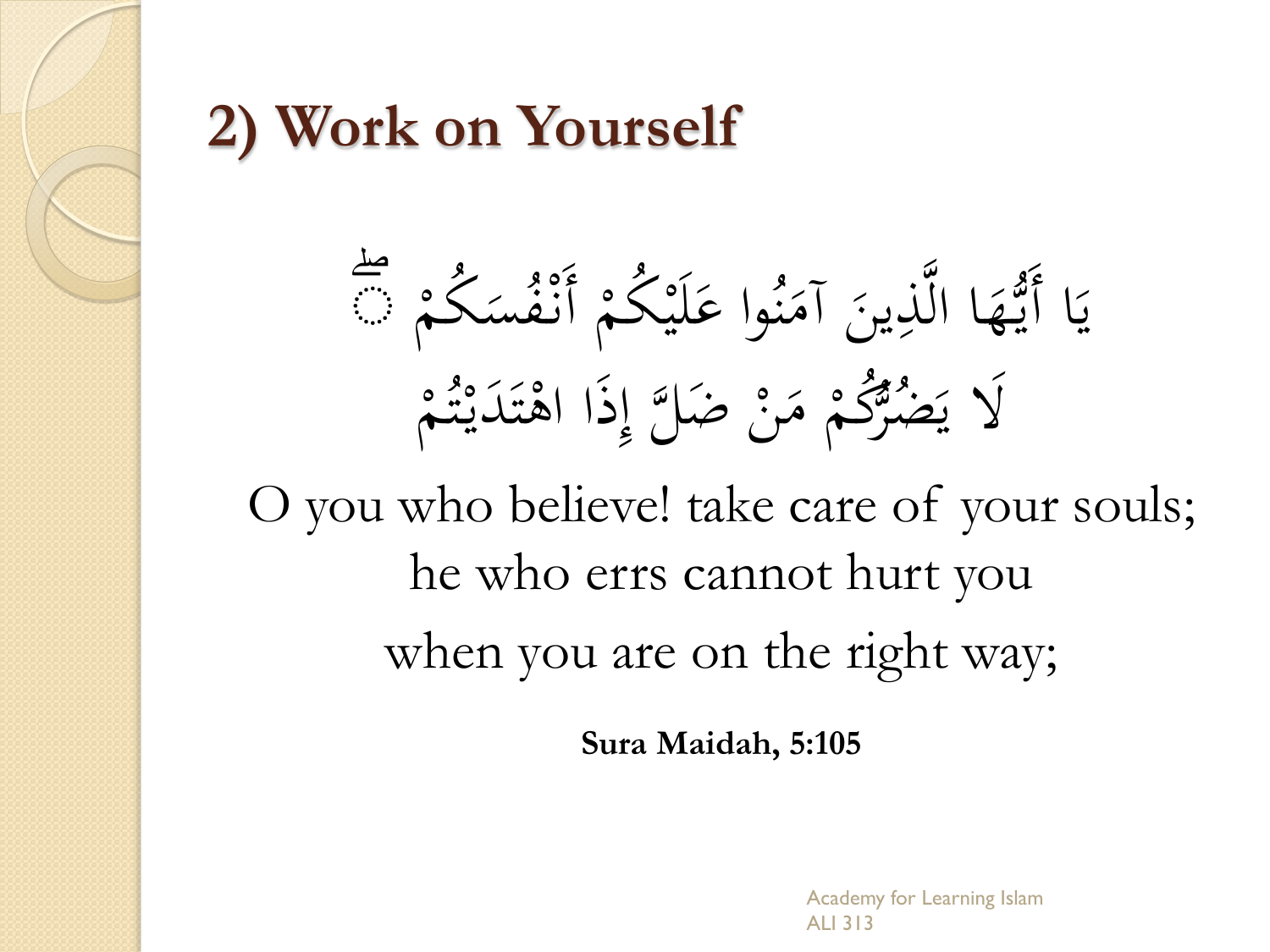1) Know yourself – your strengths and weaknesses. Your goal in life.

2) Work on yourself – enhance your strengths and improve your weaknesses. Focus on your goals.

3) Strive for perfection.

4) Inspire yourself.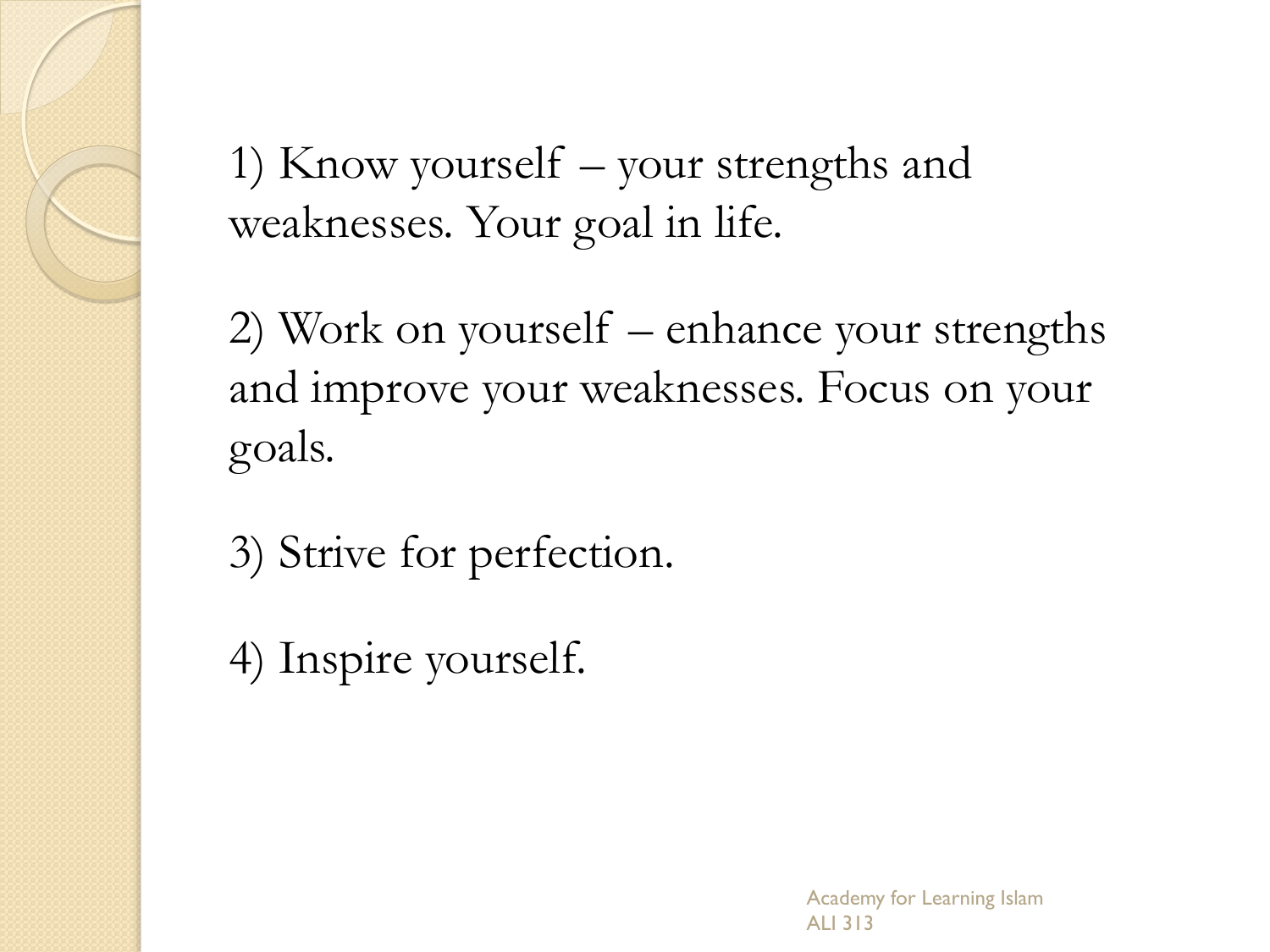# **3) Maintain Relationships**

How can you recognize yourself, your soul, without social experiences? The vices of the soul can only be recognized and removed when interacting with others.

Arrogance and humility, anger and self discipline all carry meaning when experienced in relationship with others.

Society trains the individual, nurtures internal growth and provides opportunities for spiritual progress.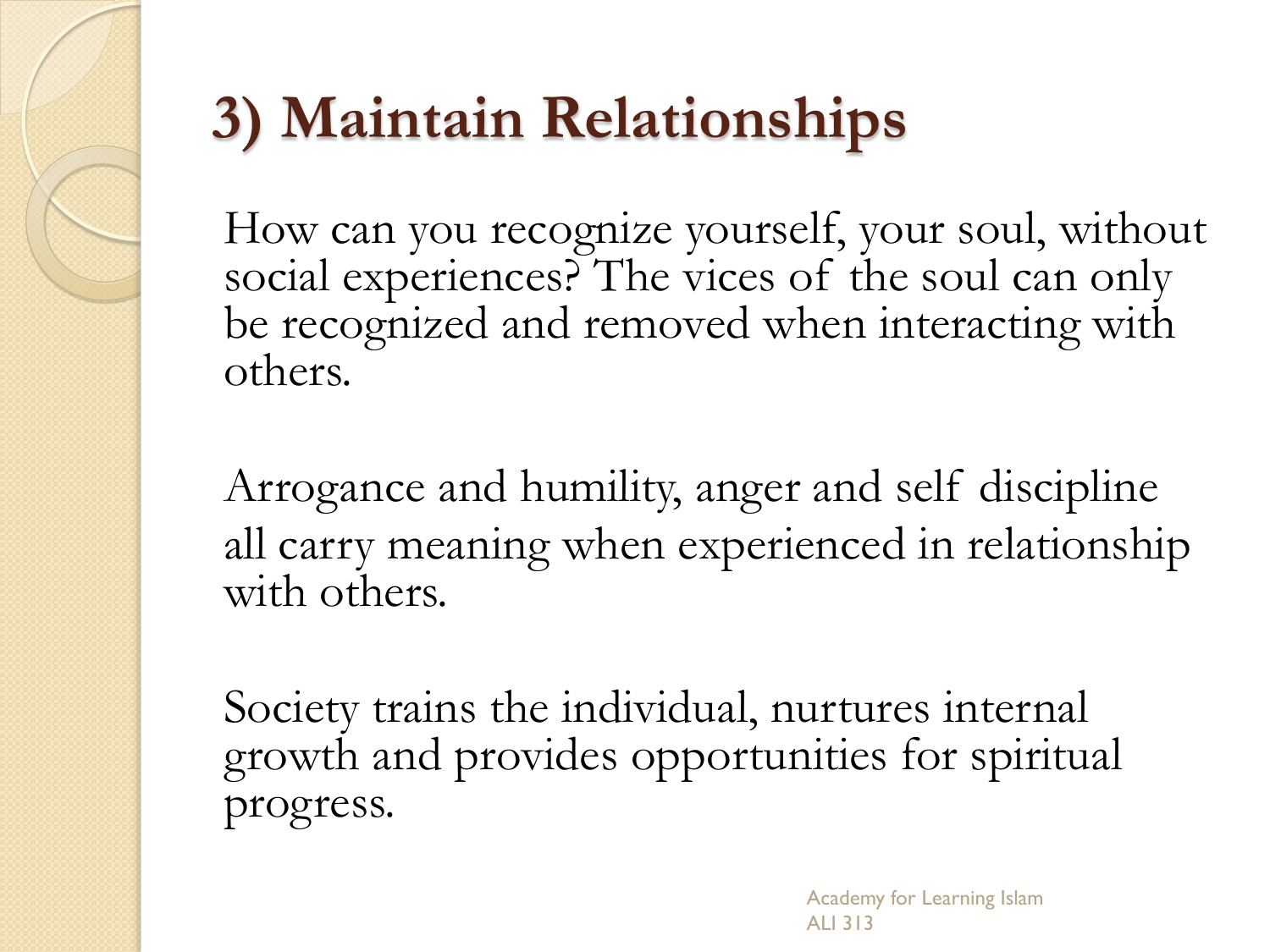#### A spiritual person:

strives to pass along the peace and tranquility he feels to others in society.

■ integrates love for the Divine with daily life and environmental surroundings.

**F** radiates love and mercy to all creatures

■ is holistic, integrated and relevant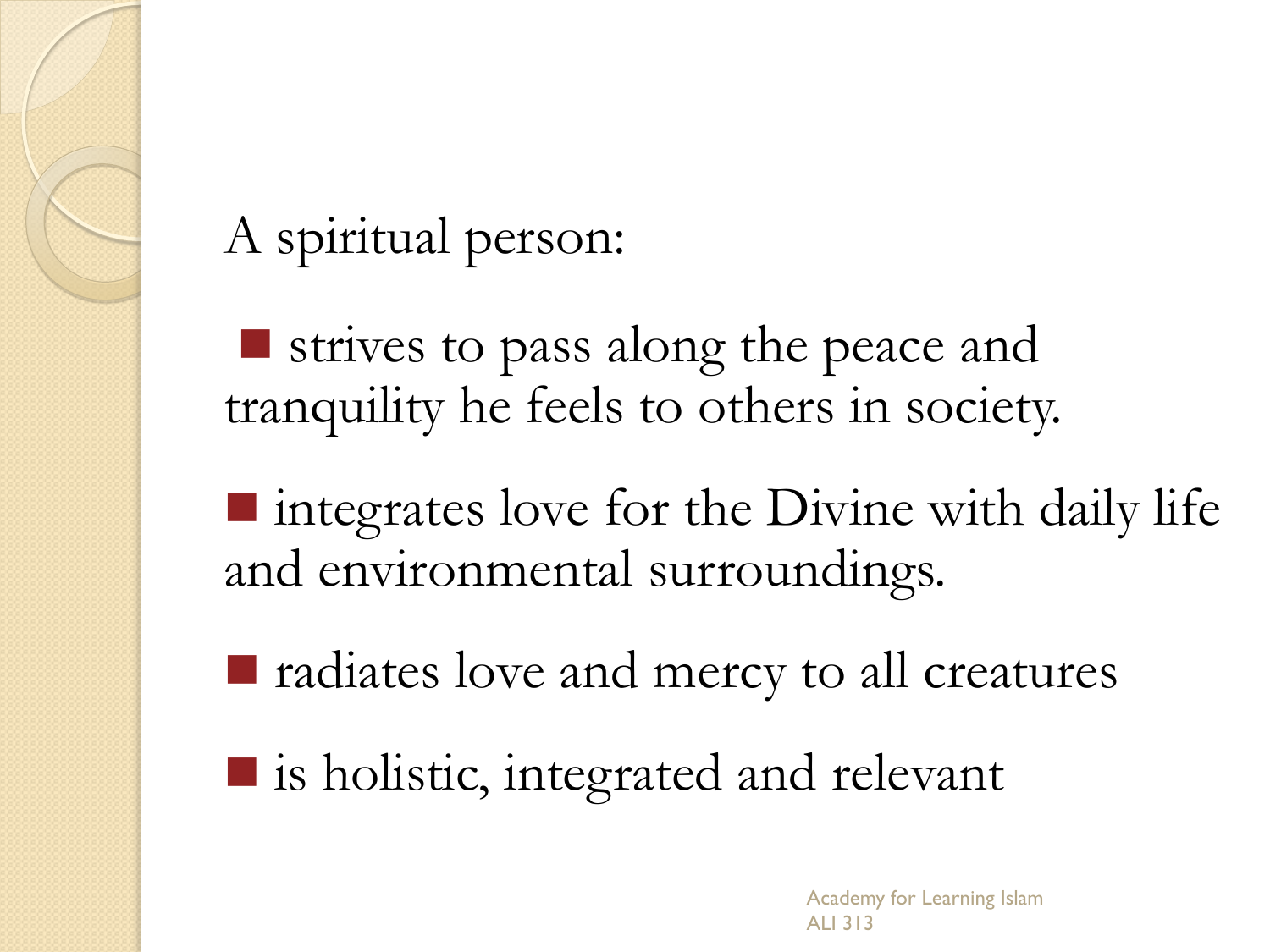# **4) Think of the Hereafter**

The human being was created for the Hereafter not for this world. Keep the goal in mind.

 يه َلق م ا ف ً دح ِّ ك ك ب ر َلٰ إ ٌ ح ك كاد َّ ن ن إ ا س ن ْل ا ا ه ُّ ي ا أ ي

O human being! You are in continuous search towards your Lord, until you meet Him

**Sura Inshiqaq, 84:6**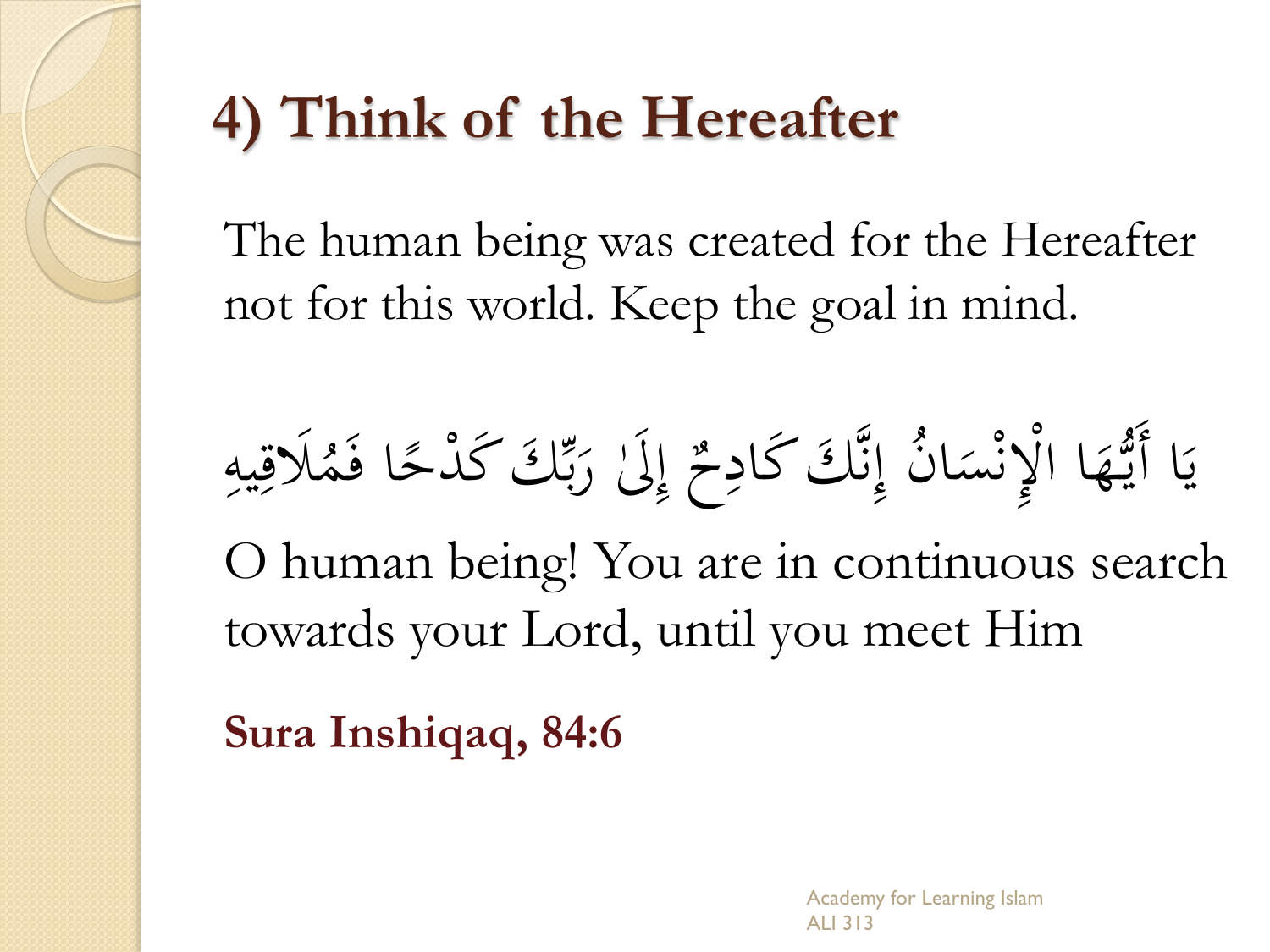There is no real comfort for a believer until he meets Allah. Until then, comfort can be found in four things:

1) **Silence** – through which he becomes aware of the state of his heart and soul, regarding that which is between him and his Lord.

2) **Seclusion**– which will save him from the trials of the time, both apparent and hidden.

3) **Hunger** – through which he deadens his desires and whisperings.

4) **Waking up early in the morning** – to illuminate his heart, purify his nature, and cleanse his soul.

**Imam Ja'far as-Sadiq (a), Mizan al Hikmah**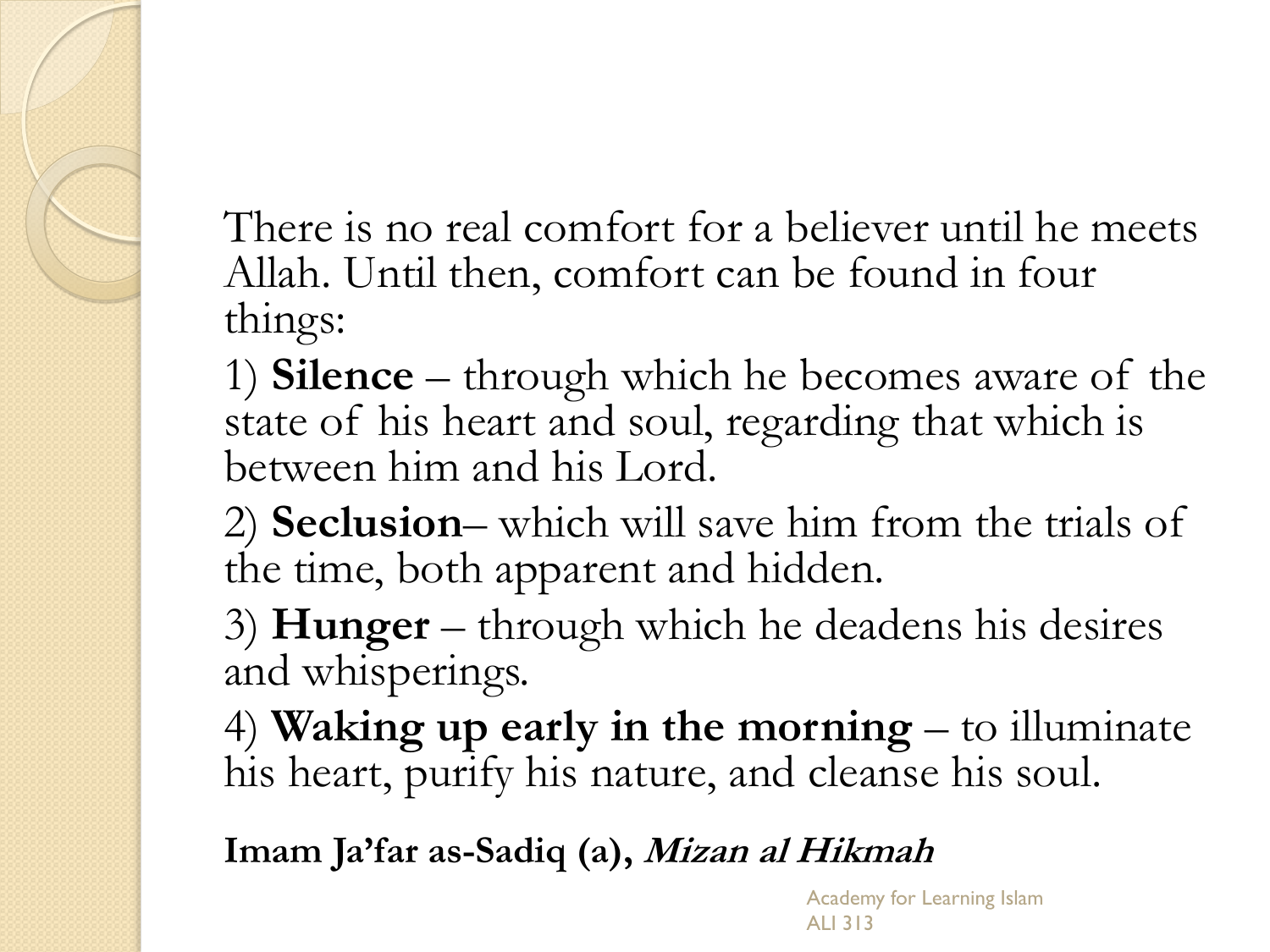

# **Outcomes of the Spiritual Journey**

Changes in a person who walks on the Spiritual Path:

- 1) Strong love of God
- 2) Complete Devotion to God
- 3) Entrance into the world of light
- 4) Insightful Knowledge
- 5) Strong support from God
- 6) Inner Peace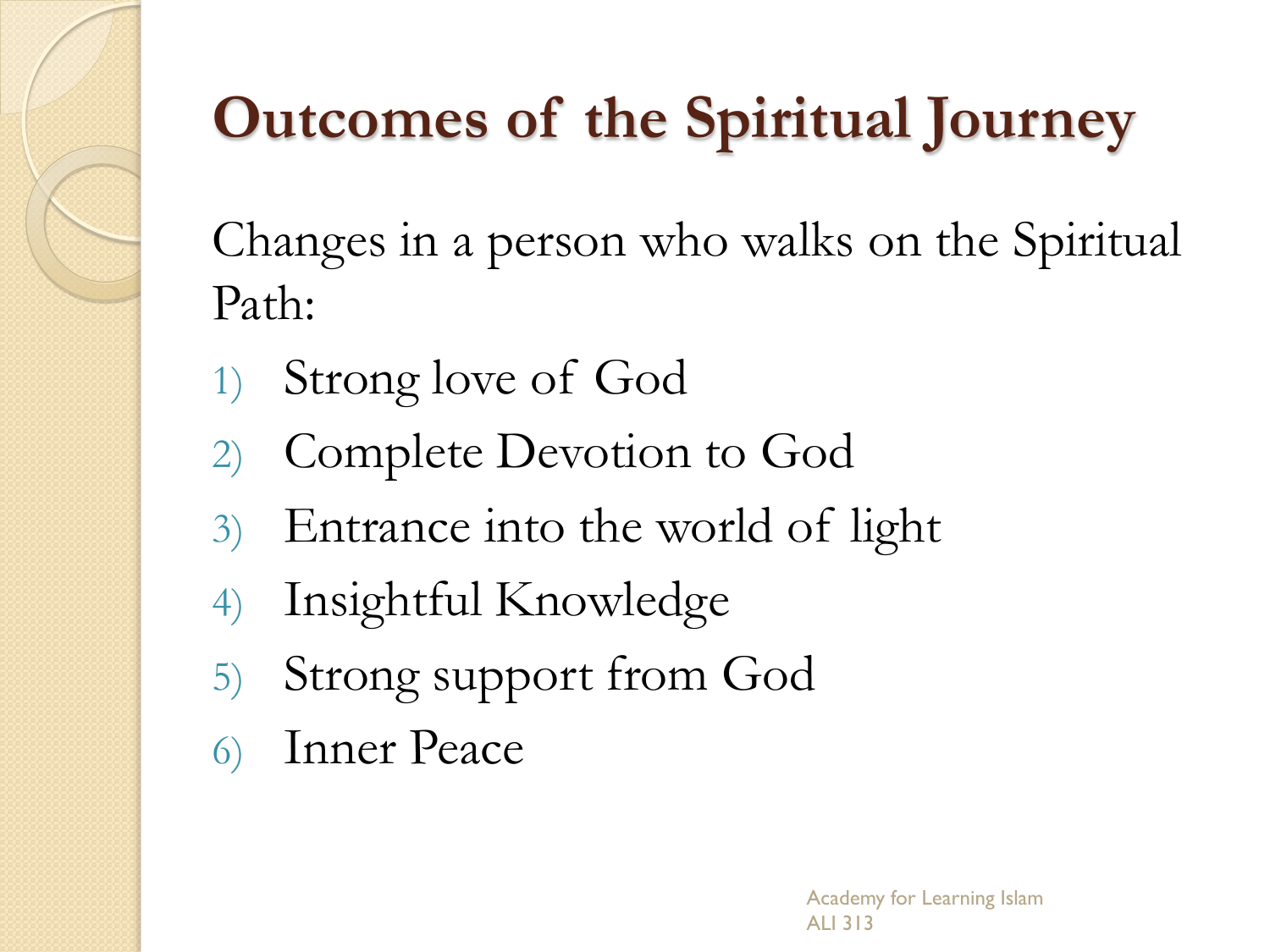

### **Some Reminders**

Nothing will cool my burning thirst but reaching You quench my ardour but meeting You damp my yearning but gazing upon Your face settle my settling place without closeness to you.

**Imam Zaynul Abidin (a)**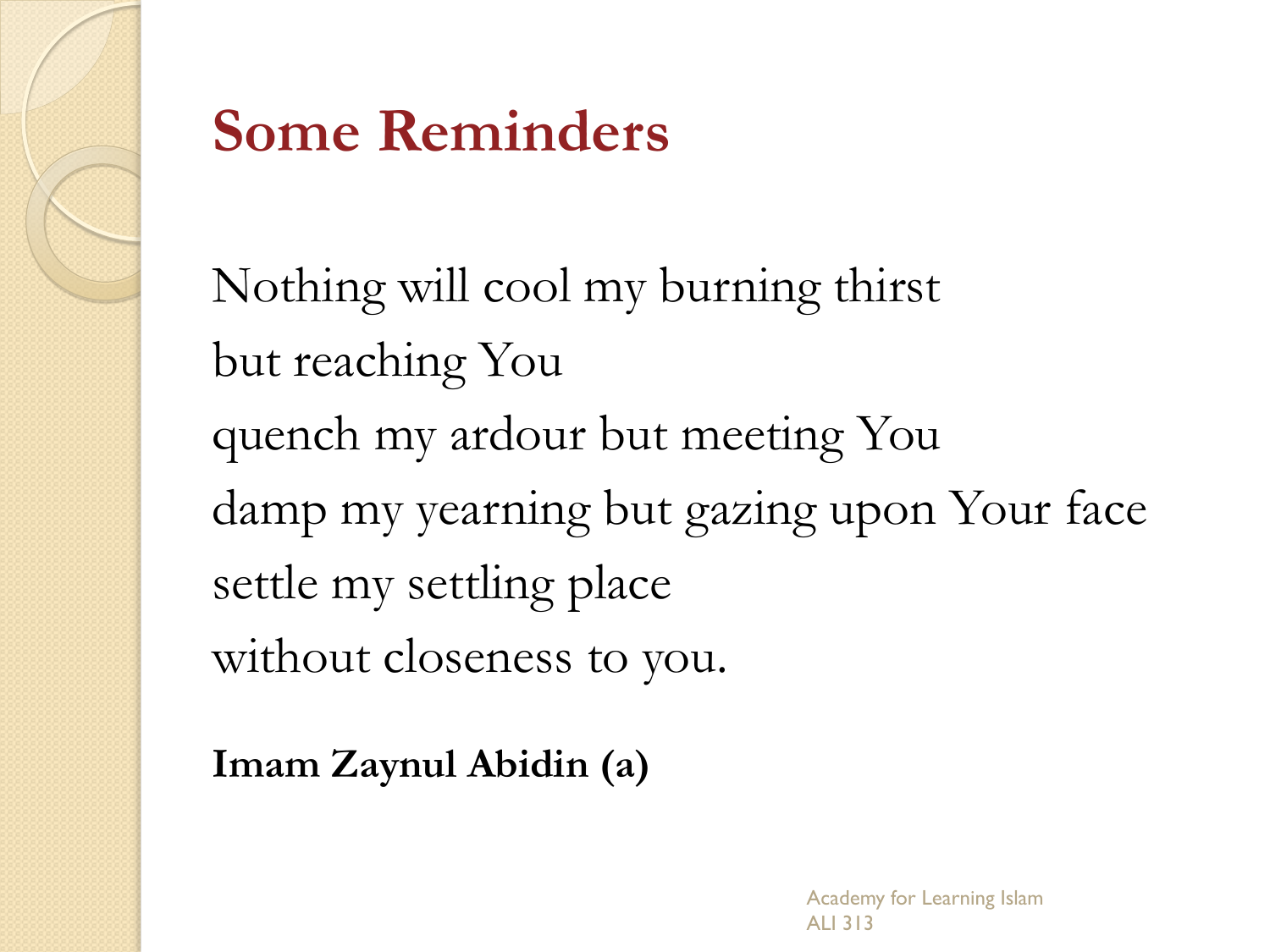My God! Make me completely cut off from all else but You and enlighten the vision of our hearts with the radiance of looking at You until the vision of our hearts penetrates the veils of light and reaches the Source of Grandeur

**Munajaat Sha'baniyya**